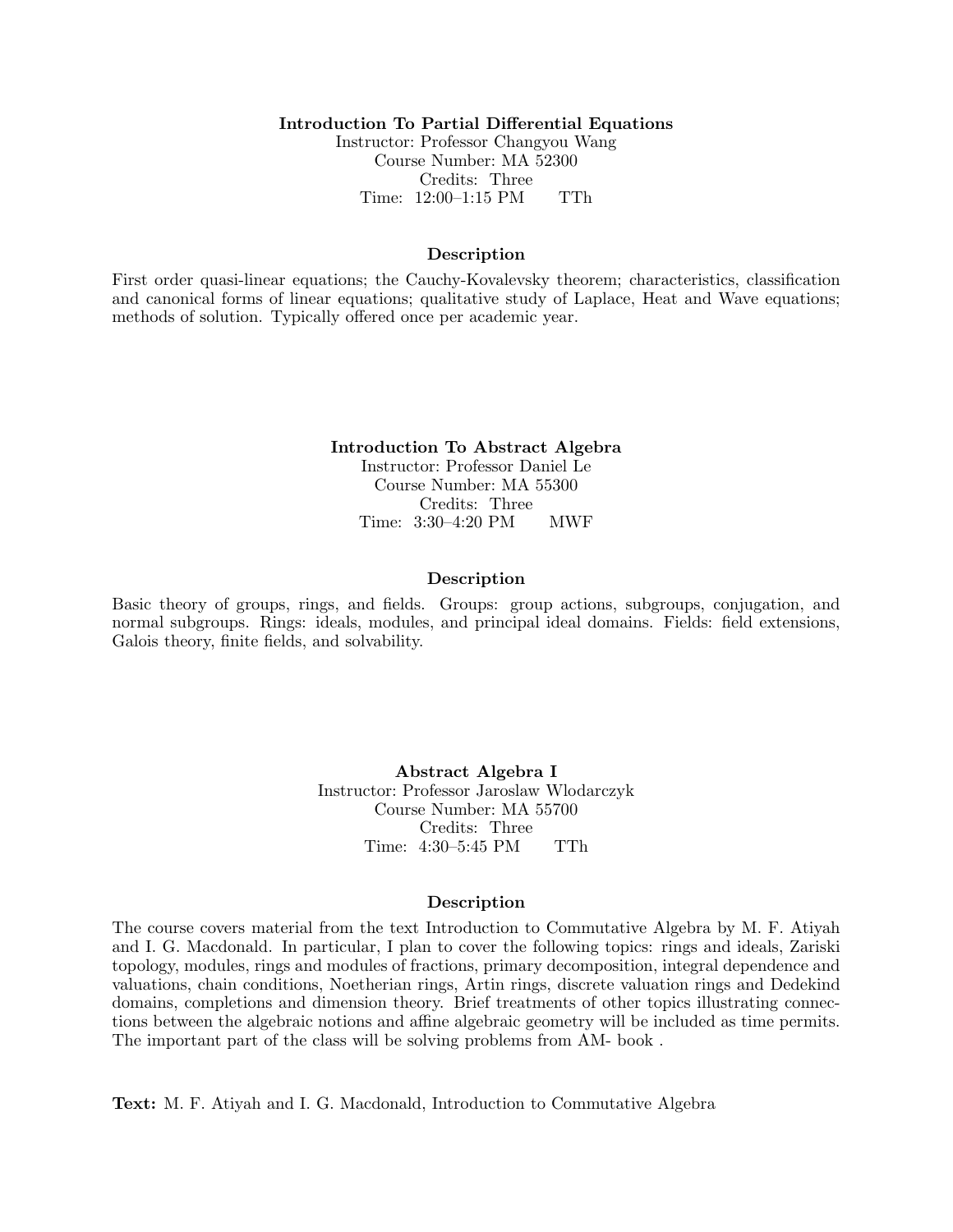# Algetraic Number Theory Instructor: Professor Freydoon Shahidi Course Number: MA 58400 Credits: Three Time: 10:30–11:20 AM MWF

#### Description

This course aims at building the foundation for studying number theory and many other fields, directly or indirectly influenced by it such as arithmetic and algebraic geometry, analytic number theory, automorphic forms, representations of groups over local and global fields, and even algebraic topology. It is the first in a two semester courses, with the second semester covering class field theory, one of the crowning achievements of number theory in the 20th century and still an extremely influencial subject that appears in different shapes and forms in these subjects. In fact, the Langlands program has been an effort to extend the (abelian) class field theory to the mysterious non-abelian setting.

Topics include: Norms and traces, integers in number fields, Dedekind domains, localization, field extensions, cyclotomic fields, Gauss sums, Artin symbol, quadratic reciprocity, local fields in complete details including Hilbert ramification theory, different and discriminant, Dirichlet unit theorem, finiteness of class numbers, adeles an ideles (time permiting)

References: My notes and Books in Algebraic Number Theory by C. Janusz; S. Lang; E. Artin; J. Neukirch

Harmonic Analysis And Applications

Instructor: Professor Victor Lie Course Number: MA 59800AHA Credits: Three Time: 12:00–1:15 PM TTh

#### Description

This will discuss an array of fundamental concepts, starting with basic Calderon-Zygmund theory, Hardy-Littlewood maximal function, real (Marcinkiewicz) and complex interpolation, elements of functional analysis (open mapping, closed graph and Hahn-Banach theorems) with applications in Fourier Series, Fourier Transform, elements of restriction theory with applications in PDE (local wellposedness for some fundamental PDE and Strichartz estimates), Kakeya problem over finite fields etc. A good reference for this class would be the Fourier Series and Functional Analysis books by Stein and Shakarchi but the material stated above would only partly overlap. Other useful materials include Fourier Analysis lecture notes of Terry Tao slides prepared by me over the years and some research papers. [NOTE: There exists some flexibility in choosing supplementary topics based on the interests of the auditorium. Once we lay the foundation, after the mid of the semester, we could include some very recent research topics such as elements of decoupling theory or a discussion on classes of singular/maximal operators related to Carleson operator, (Bi)linear Hilbert transform along curves and relation to Zygmund Conjecture on the differentiability along Lipschitz vector fields.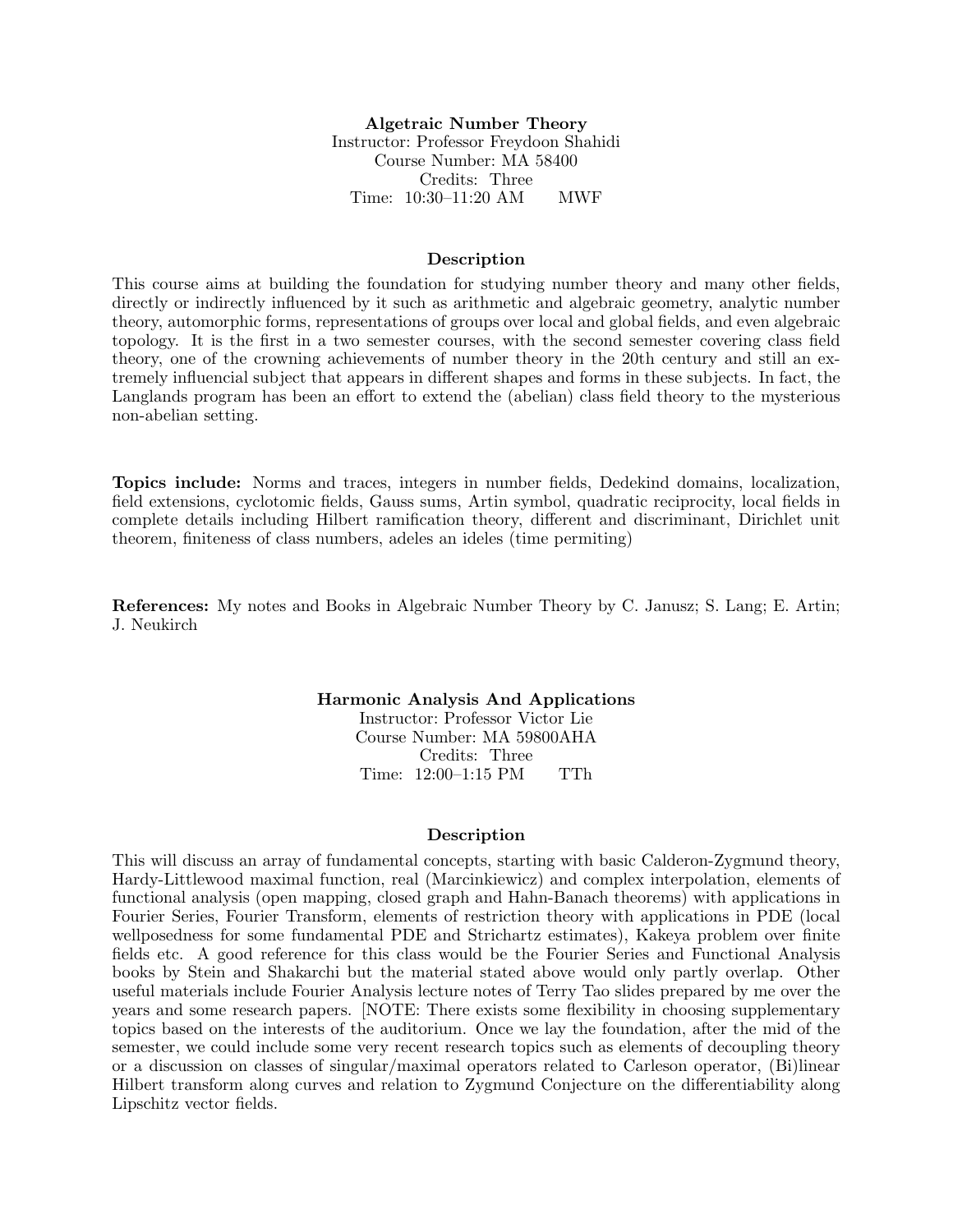Introduction to K-theory Instructor: Professor Marius Dadarlat Course Number: MA 59800AKT Credits: Three Time: 1:30–2:45 PM TTh

Prerequisites: Some prior exposure to elements of algebraic topology and very basic functional analysis would be helpful but not absolutely necessary.

# Description

The course is meant as a friendly introduction to Topological K-theory. Topics will include:

- 1. Some basic properties of Banach algebras
- 2. Vector bundles and Swan's theorem
- 3. K-theory groups and Bott periodicity (in the complex case).
- 4. Multiplicative structure on K-theory and some classic applications
- 5. Characteristic classes
- 6. A brief discussion of the Atiyah-Singer Theorem (to the extent that time would allow for it).

Most of the material can be found in the following:

# References:

- [1] A. Hatcher, Vector Bundles and K-theory (available online: https://pi.math.cornell.edu/ hatcher/VBKT/VB.pdf)
- [2] E. Park, Complex Topological K-Theory, Cambridge University Press 2008

Grades: will be based on attendance, class participation and on a few homework assignments.

Introduction to Optimal Transport Instructor: Professor Yuan Gao

Course Number: MA 59800AOT Credits: Three Time: 9:00–10:15 AM TTh

## Description

This is a graduate-level course introducing the subject of optimal transport. The mathematical theory of optimal transport can be formulated in terms of probability measures on an underlying metric space; the problem of mapping or transporting one measure to another leads to the definition of a metric on the set of probability measures which reflects the geometry of the underlying space. This theory has connections to many topics within analysis, probability, geometry, statistics and data science. The first part of the course will develop the basic theory of optimal transport including Monge problem, the dual formulation, polar factorization, the Monge-Ampere equation, the Wasserstein metric and the Benamou-Brenier method. The rest of the course will cover application of optimal transport ideas to partial differential equations (PDE), convex analysis, stochastic algorithm and data science. The goal of the course is to introduce the fundamental mathematical ideas in the field and to give a survey of some recent applications to other related areas.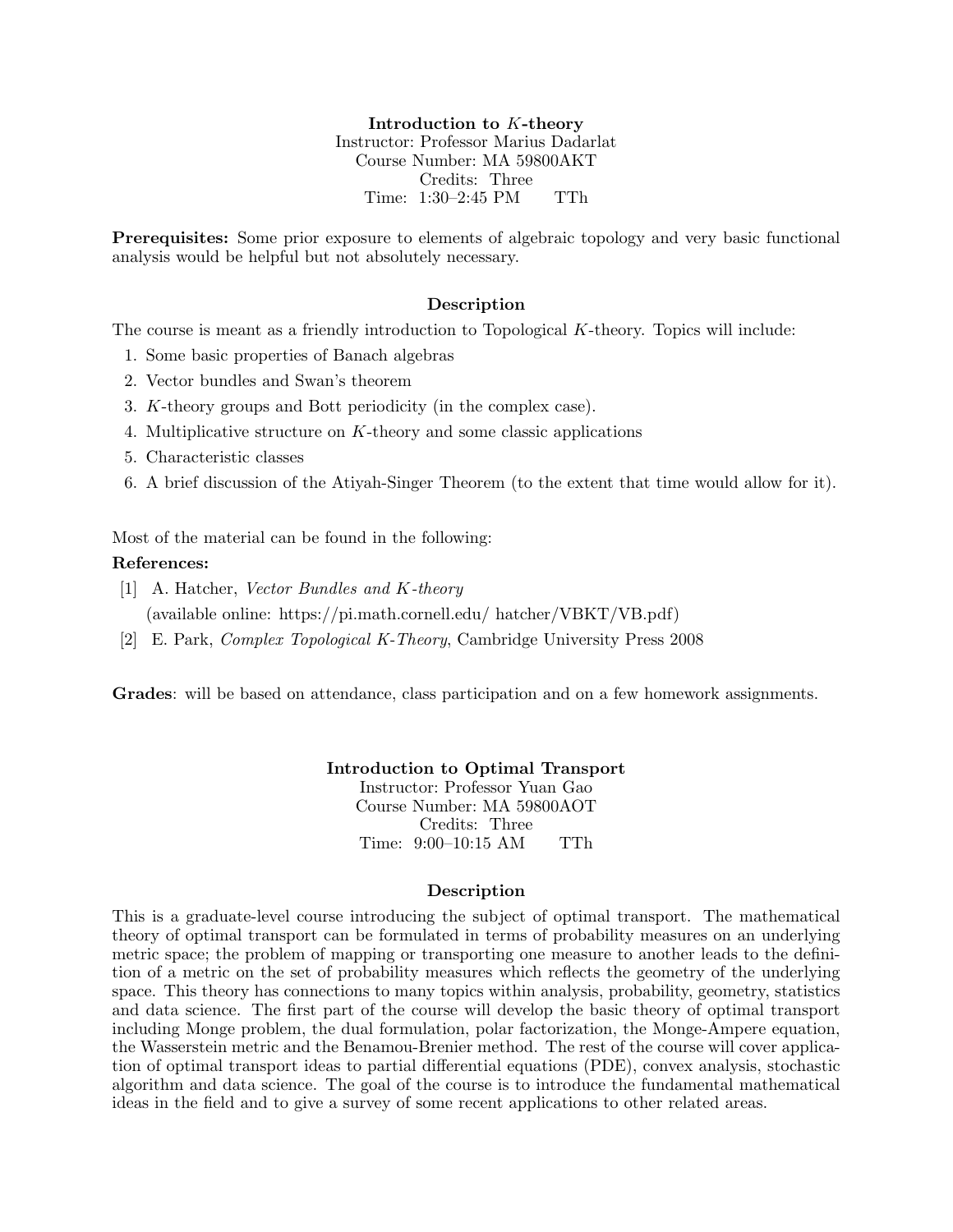# Methods of Applied Mathematics I

Instructor: Professor Isaac Harris Course Number: MA 64200 Credits: Three Time: 2:30–3:20 PM MWF

## Description

Second order elliptic equations including maximum principles, Harnack inequality, Schauder estimates, and Sobolev estimates. Applications of linear theory to nonlinear equations.

# Topics List:

- Distributions and Sobolev Spaces
- Embeddings and Norm Estimates
- Theorems for Well-posedness
- Linear and Quasi-Linear Elliptic BVPs
- Regularity of Solutions
- Applications to Inverse Problems

# Reference Texts (optional):

"Partial Differential Equations in Action: From Modeling to Theory" by S. Salsa

"Variational Techniques for Elliptic Partial Differential Equations" by F. Sayas, T. Brown and M. Hassell

### Modern Differential Geometry

Instructor: Professor Ben McReynolds Course Number: MA 66100 Credits: Three Time: 10:30–11:45 AM TTh

Introduction to Algebraic Geometry Instructor: Professor Tong Liu Course Number: MA 66500 Credits: Three Time: 11:30 AM–12:20 PM MWF

### Description

We shall give a basic course in Algebraic Geometry based upon Hartshorne's Algebraic Geometry: Chapter 1 and Chapter 2. That is, we will mainly discuss basic ideas and properties for algebraic varieties and schemes.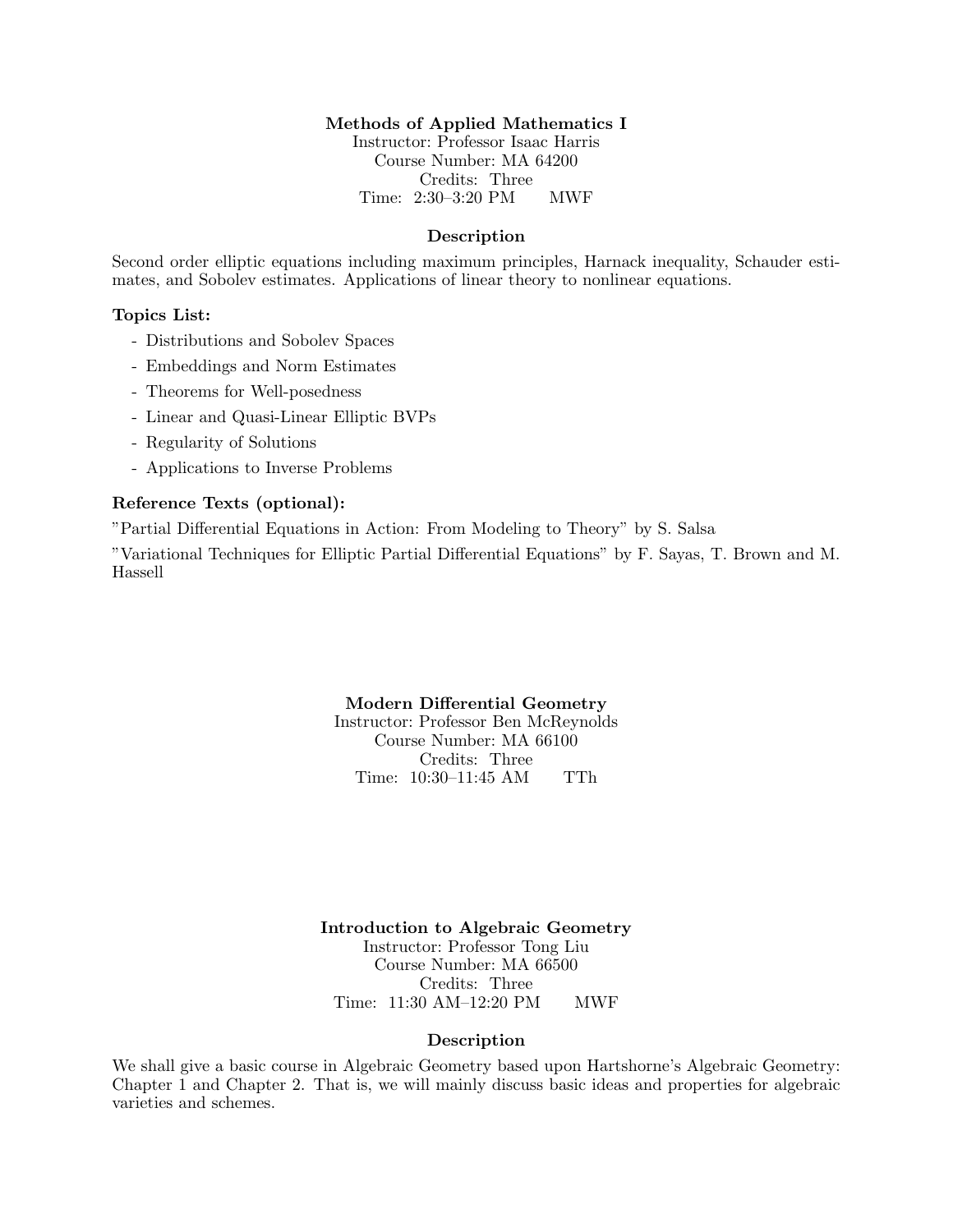Homework: Problem solving is vital for this class. I will actively seek groups of volunteers to report their solutions in the problem sessions. There will be usually a 30 minutes problems session held during Friday's lecture. During this time the (previously selected) volunteers are going to present their solutions.

Commutative Algebra: It is very useful to have basic working knowledge of commutative algebra, at the level of Introduction to Commutative Algebra by Atiyah and Macdonald, before plunging into Hartshorne's book.

Exams: No exam.

### Topics in Commutative Algebra: Complete Intersections

Instructor: Professor Linquan Ma Course Number: MA 69000ACI Credits: Three Time: 1:30–2:45 PM TTh

# Description

We will discuss complete intersection rings and the module theory over them, following celebrated works of Avramov and of Avramov-Buchweitz. To achieve this, we will set up some foundations on differential graded algebra (dga). If time permitting, we will also discuss recent (remarkable) works of Briggs and of Briggs-Iyengar characterizing complete intersections via conormal modules and cotangent complexes.

# Randomized Numerical Linear Algebra

Instructor: Professor Jianlin Xia Course Number: MA 69200ARN Credits: Three Time: 3:00–4:15 PM TTh

## Description

This course will cover randomized methods and theories for numerical linear algebra. It will include the background, essential tools, and latest developments of randomized linear algebra. The main topics include:

- Motivations for randomization in matrix computations
- Statistical tools
- Random matrices
- Probabilistic estimators (norm, trace, etc.)
- Randomized low-rank approximations (sketching, Nystrom, SVD, pivoting, etc.)
- Randomized solvers and preconditioners for linear systems
- Stochastic optimization
- Randomized eigenvalue solvers
- Connections to structured matrices, PDE solutions, data analysis, and machine learning